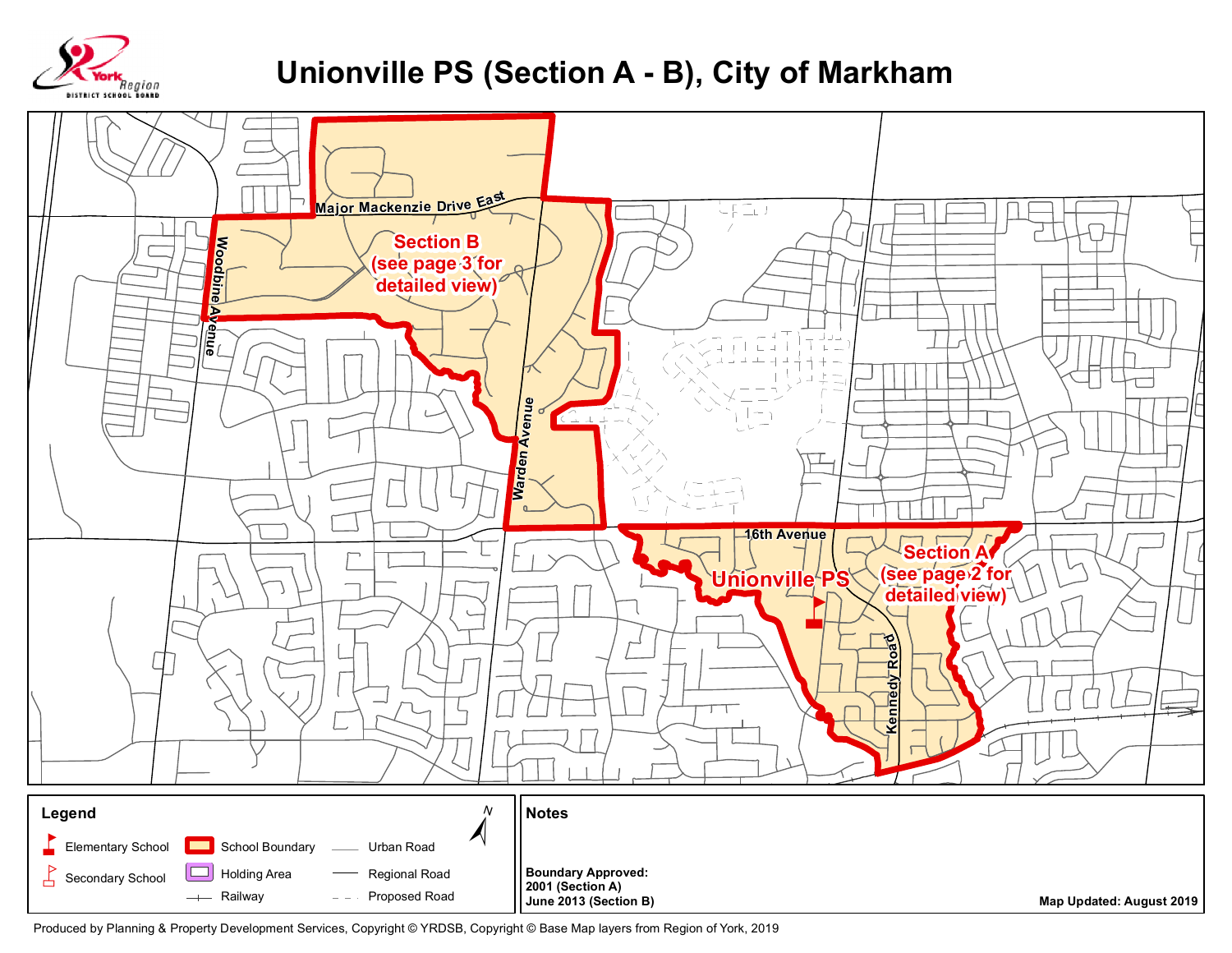

## **Unionville PS (Section A), City of Markham**



Produced by Planning & Property Development Services, Copyright © YRDSB, Copyright © Base Map layers from Region of York, 2019